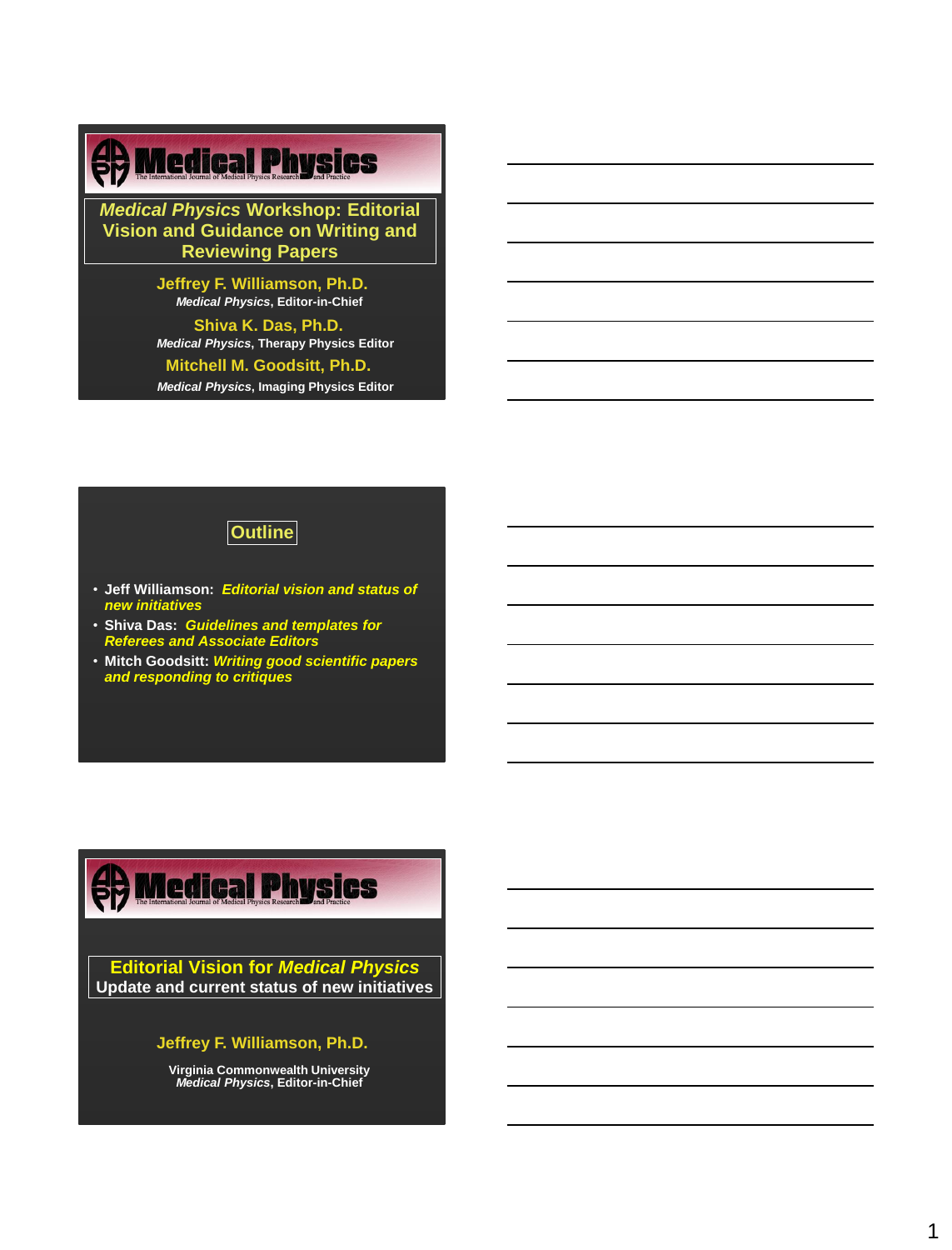# **Outline**

- **Core values and mission**
- **Recent initiatives and changes to** *Med Phys*  **operations**
- **Outcomes**

## **New Editorial Model**

- **With growth of journal, Editor's responsibility has evolved into a full-time position**
- **Starting January, 2014, a new model** – **Jeff Williamson, Editor-in-Chief (50%)** – **Mitch Goodsitt, Imaging Physics Editor (25%)**
	- **Shiva Das, Therapy Physics Editor (25%)**
- **Under Bill Hendee's and Colin Orton's leadership,** *Medical Physics* **has become the pre-eminent international journal in our field**

## *Medical Physics***: Core Mission**

- **Enhance** *Medical Physics* **status as the preeminent forum for exchange of cutting edge medical physics science**
- **To identify and publish the best contributions in**
	- **cutting edge basic science developments with potential for improving patient care**
	- **clinical translation and validation of previously developed basic science innovations**
	- **High impact clinical physics innovations that solve a significant clinical problem of broad interest**
- **Features of a publishable articles**
	- **Novelty**
	- **Generalizable scientific data or conclusion**
	- **Relevant to significant subset of our readership**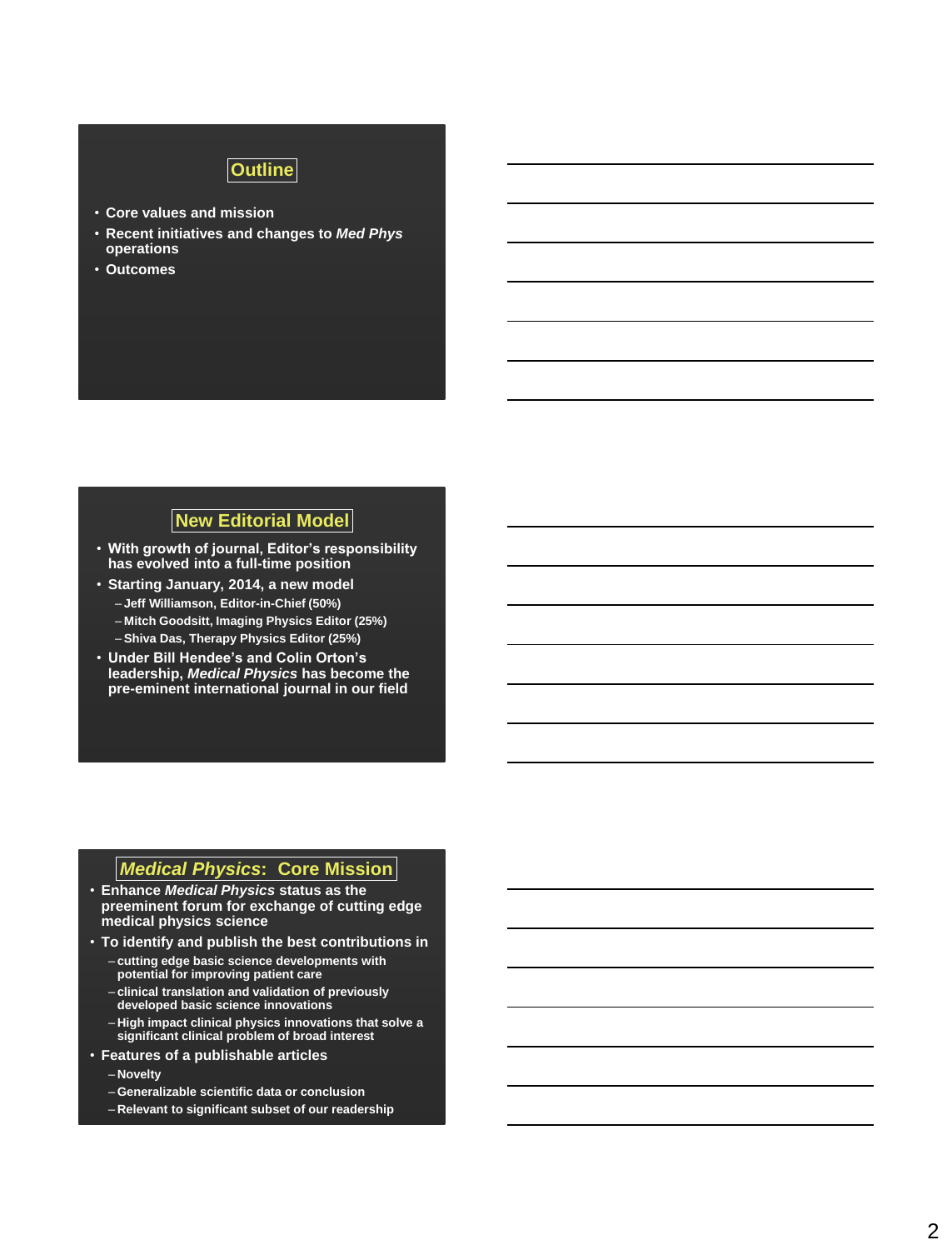### **Vision and Mission Statement**

- **Bill Hendee (2005):** *" …to continue the Journal's tradition of publishing the very best science that propels our discipline forward and improves our contribution to patient care.* **"**
- **The discipline is broad:** *"…application of physics concepts and methods to diagnosis and treatment of disease"*
	- **Medical imaging: pyscho -physics, system design, image reconstruction/restoration** 
		- » **X-rays, US, MR, RF, etc. for anatomic, biomechanical, electrical, molecular, and physiological properties**
	- **Therapy: platform optimization, planning, dosimetry, outcome/biology models, imaging for response and guidance** » **RT, IG surgery, RF/US oblation and thermal therapy**
	- **Basic research:** 
		- » **Segmentation, registration, feature extraction, voxel labeling**
		- » **Imaging and dosimetry** » **Physiology, biology, statistics**



- **New planning /delivery/imaging Technology**
	- **Psychophysics, image assessment** – **Dosimetry/MC**

## **Current Initiatives**

• **Review improvements**

**Physician -driven clinical research**

- **Move away from Guest Associate Editor (AE) model to in -house AEs**
- **Improve selectivity & stabilize Journal growth**
- **More thorough and uniform reviews**
- **Better understand our audience and their needs**
- **Improve reader experience**
- **Smaller more active Editorial Board**
	- **Advise editorial team, formulate policy, serve as AEs**
	- **Implement initiatives via Working Groups**
		- » **WG1: Review process efficiency, quality, selectivity** » **WG2: accessibility, readability, and interactivity**
		-
		- » **WG3: Data mining and evaluation of Journal quality** » **WG4: Outreach: Non-MP scientific/ clinical communities**
			-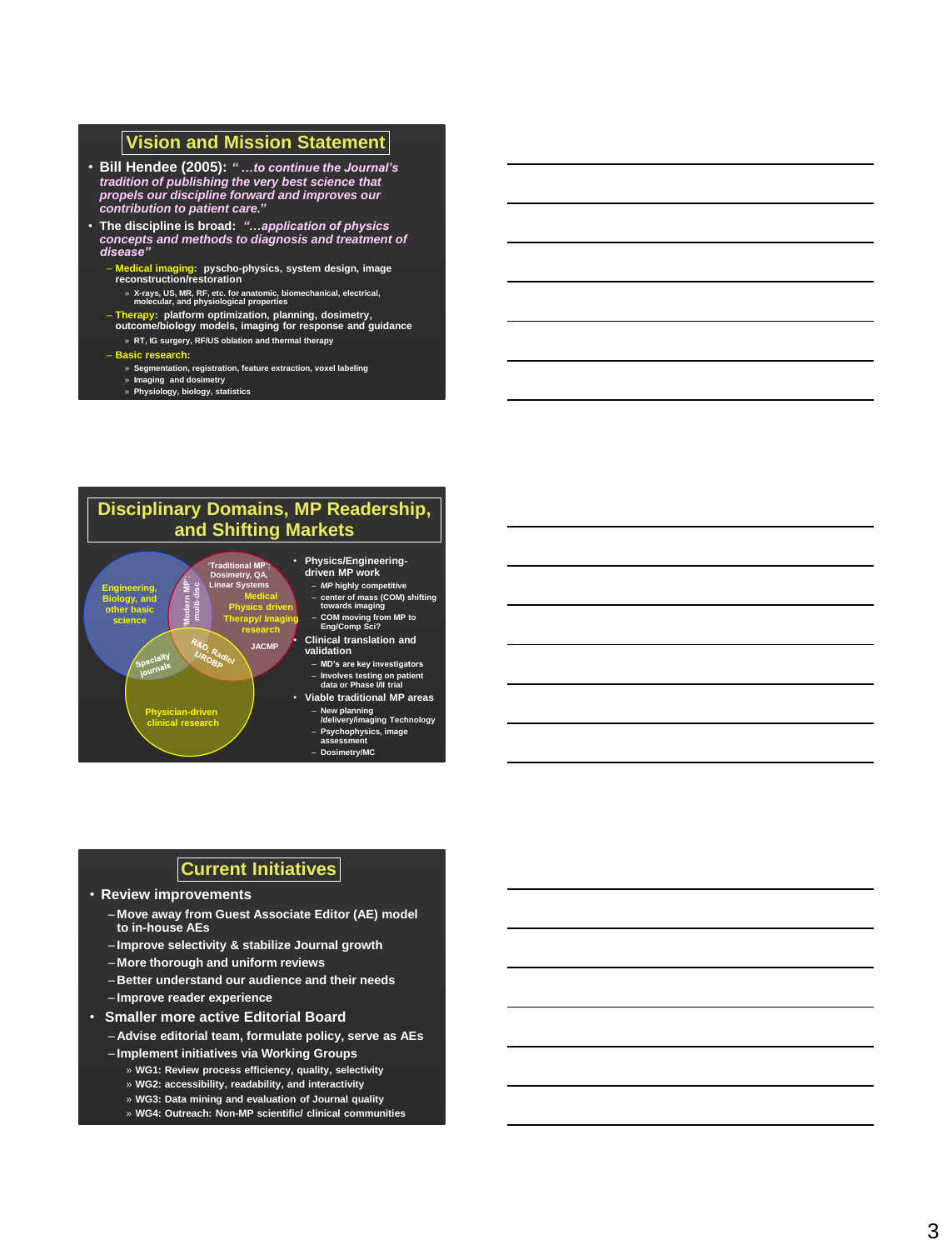### **Review Process: 2 -3 cycles**

- **1. Ms. Received: Editor -in -Chief (EIC) Selects editor (ED)**
- **2. ED preliminary review**
	- **a. Rejects paper (15%)**
	- **b. Recruits associate Editor (AE)**
- **3. AE manages review** 
	- **a. Solicits reviews from at least 2 referees**
	- **b. Makes recommendation to ED**
- **4. Editorial Decision**
	- **a. ED reviews Ref and AE reviews**
	- **b. Makes decision and communicates to Author**
	- **c. EIC signs off on ED decision**

### **Board of Associate Editors**

- **Create board of 100 -120 AEs with 3 year term**
	- **More recognition for contributions**
	- **Expectation: Manage 10 articles/year**
	- **Training and evaluation**

– **More uniform performance and policy implementation**

#### • **Status:**

**AEs**

- **74 current members**
- **Along with 53 Editorial Board members, BAE manages 75% of 2014 submissions**

– **Previously, 2/3 Guest** 



## **WG1: Improving review process efficiency, quality, and selectivity**

#### **Mitch Goodsitt and J. Williamson, Co -chairs**

- **Create formal Associate Editor pool**
- **Process improvement achievements**
	- **AE and Referee templates and numerical impact scores**
	- **Training and revised instructions for AEs and Referees**
	- **Improving PXP workflows**
- **High priority future goals**
	- **Increasing selectivity of Journal**
	- **Increasing review consistency/quality**
	- **Code of conduct/ethics**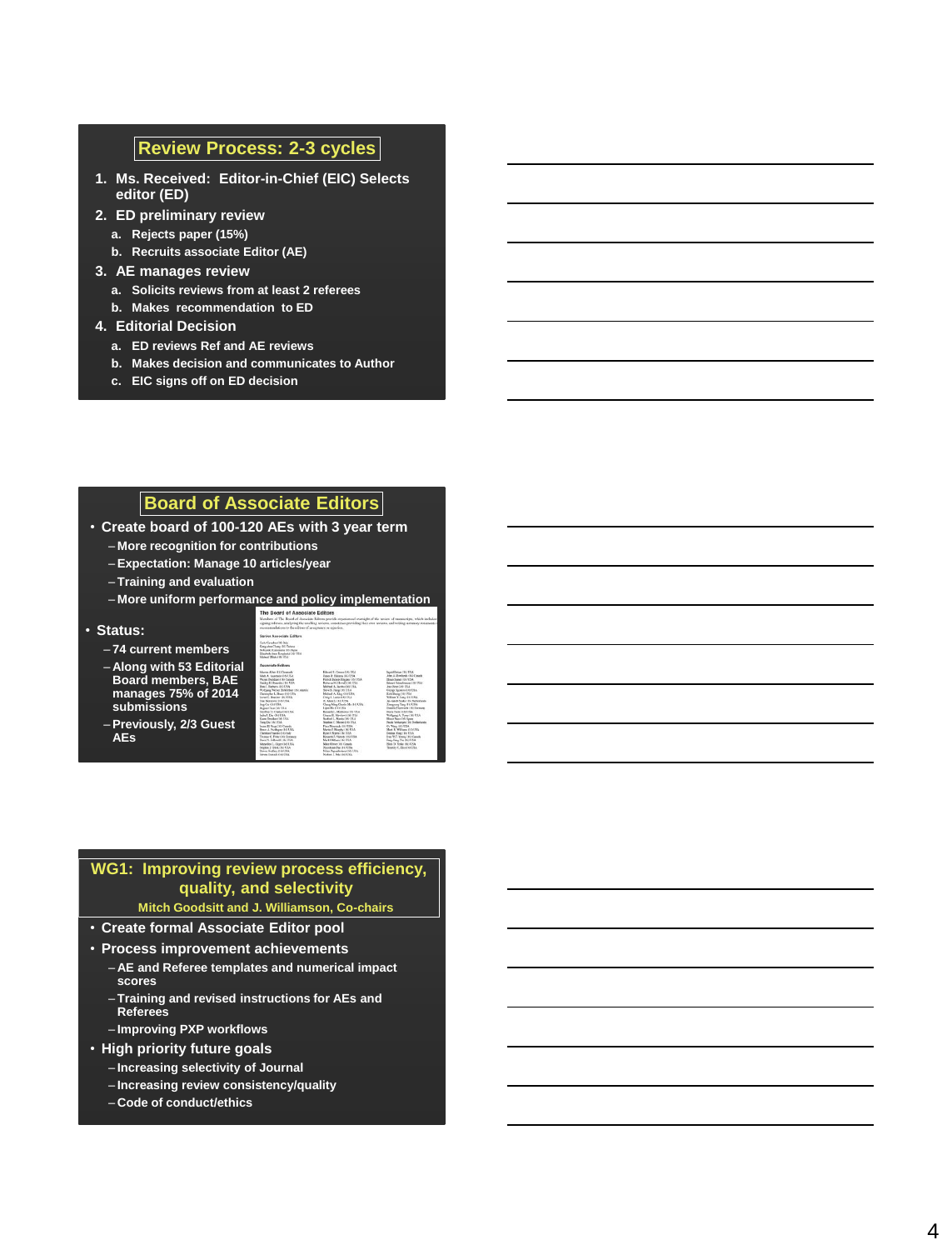

#### **WG2: Improving Reader Experience D. Rogers and S. Armato, Co -chairs**

- **Better marketing/promotion of Med Phys content**
- **Experiment with interactivity and social media: blog -like electronic forums**

– **Add interactivity to selected MP content starting with "Point/Counterpoint"**

- **Goals:**
	- **Have fun debating controversial issues**
	- **Improve value of MP as a platform for scientific**
	- **exchange by facilitating peer -to -peer interaction**
	- **Clinical readers: encourage reader - author interaction**

### **en Medical Physics**

| <b>Wednesd Physics</b><br>This is the website of the international scientific Journal Medical Physics                                                                                                                                                                                                                                                                                                                                                                                                                                             |                                                                                                                                                                                 |                                   |                                                             | <b>Bally</b><br>*************<br><b>Subscribe</b>                                                                                                                                                                        |
|---------------------------------------------------------------------------------------------------------------------------------------------------------------------------------------------------------------------------------------------------------------------------------------------------------------------------------------------------------------------------------------------------------------------------------------------------------------------------------------------------------------------------------------------------|---------------------------------------------------------------------------------------------------------------------------------------------------------------------------------|-----------------------------------|-------------------------------------------------------------|--------------------------------------------------------------------------------------------------------------------------------------------------------------------------------------------------------------------------|
| Medical Physics is the scientific located of the american Association of Physicists in Medicine<br>and is an official science tournal of the Canadian Organization of Hedical Physics, the Canadian<br>$-100$<br>College of Physicists in Medicine, and the International Organization for Medical Physics 80401.<br>It publishes research concerned with the application of physics and mathematics to the adultion<br>of problems in medicine and human biology, nanuscripts covering theoretical or experimental.<br>approaches are published. |                                                                                                                                                                                 |                                   |                                                             | Aftermenters<br><b>Lourisius Annu</b><br>Environ and Other Uni-<br><b>DENY ANTH PLAYSOFIERS</b><br>Los Your Page-one:                                                                                                    |
|                                                                                                                                                                                                                                                                                                                                                                                                                                                                                                                                                   | Learn about medical physics and what medical physicists do.                                                                                                                     |                                   | <b>POS AT THE TRAIN</b><br>to announce the<br><b>Jornal</b> | <b>Editorial Board</b><br><b>Brund of Associate Editors</b><br><br><b>National Reportation &amp;</b><br>Pear Bentice Downers                                                                                             |
| The Editorial Team                                                                                                                                                                                                                                                                                                                                                                                                                                                                                                                                |                                                                                                                                                                                 |                                   |                                                             | <b><i>SIMILARMON NA Authority</i></b>                                                                                                                                                                                    |
| value in chief                                                                                                                                                                                                                                                                                                                                                                                                                                                                                                                                    | nalogys                                                                                                                                                                         | <b>Editorial Roace</b>            |                                                             | <b>Baltimar Palloy B.</b><br><b>INDUCES</b>                                                                                                                                                                              |
| afrey Catharson<br>thing is, cast<br>winched at, mondaler.                                                                                                                                                                                                                                                                                                                                                                                                                                                                                        |                                                                                                                                                                                 | <b>Roard of Associate Editors</b> |                                                             | Lagnitude began<br><b><i><u>BAFFERS HATTGER</u></i></b>                                                                                                                                                                  |
| Onen Access Acticies                                                                                                                                                                                                                                                                                                                                                                                                                                                                                                                              |                                                                                                                                                                                 |                                   |                                                             | <b>National Independent</b><br><b><i><u>RATURZER</u></i></b>                                                                                                                                                             |
| Hany of the articles published in medical Musics are available at no cost and can be accessed without a<br>password. You will find the following collections:<br>· medical Physics Letters                                                                                                                                                                                                                                                                                                                                                        |                                                                                                                                                                                 |                                   |                                                             | and the complete state of the com-<br><b>Advertise</b><br>**************<br>Frankfurt<br><br><b>ACTORIZATIONS</b><br>Booking Network B<br><b>LAU ARTE INJINAITE</b><br><b></b><br><b>Fund Southeaster</b><br>Compensions |
| · Sith Anniversary fapers<br>. Vision 20/00 Papers                                                                                                                                                                                                                                                                                                                                                                                                                                                                                                |                                                                                                                                                                                 |                                   |                                                             |                                                                                                                                                                                                                          |
| · Print/Counterpoint<br>· advertiser<br>· Antifications                                                                                                                                                                                                                                                                                                                                                                                                                                                                                           |                                                                                                                                                                                 |                                   |                                                             | PORT COURSES OF<br>Edinbergham Halyma E<br>· <b>Kore daumarkens</b><br>Companies                                                                                                                                         |
| · Barclew Papers                                                                                                                                                                                                                                                                                                                                                                                                                                                                                                                                  |                                                                                                                                                                                 |                                   |                                                             |                                                                                                                                                                                                                          |
| · Special floors Papers<br>· conseiler                                                                                                                                                                                                                                                                                                                                                                                                                                                                                                            |                                                                                                                                                                                 |                                   |                                                             | ***************<br>Holyi 3010 Fapirs<br>Celtaritan<br><b>STEERED</b><br><b>A R R R R R R</b><br>accovariants Paperts<br>Calvertier                                                                                       |
| · Books and Aublications                                                                                                                                                                                                                                                                                                                                                                                                                                                                                                                          |                                                                                                                                                                                 |                                   |                                                             |                                                                                                                                                                                                                          |
| · Ph.S. Abstracts                                                                                                                                                                                                                                                                                                                                                                                                                                                                                                                                 |                                                                                                                                                                                 |                                   |                                                             | <br>m.s. apersons                                                                                                                                                                                                        |
| Submit an Article                                                                                                                                                                                                                                                                                                                                                                                                                                                                                                                                 |                                                                                                                                                                                 |                                   |                                                             | <b>LEITLER, E. MAINE</b><br>- New Holstein Ph.D.<br><b>COUNTER</b>                                                                                                                                                       |
| Archived Volumes (evailable to subscribers only)                                                                                                                                                                                                                                                                                                                                                                                                                                                                                                  |                                                                                                                                                                                 |                                   |                                                             | <b>NAMES AND POST OFFICE</b><br><b><i><u>Interesting</u></i></b><br>--------------<br><b>Ninhells Subbinal</b>                                                                                                           |
| Subscribe to Medical Physics                                                                                                                                                                                                                                                                                                                                                                                                                                                                                                                      |                                                                                                                                                                                 |                                   |                                                             | Amortelle Editor<br><b>European</b><br><b>New Greens</b>                                                                                                                                                                 |
| Advertise in medical Physics                                                                                                                                                                                                                                                                                                                                                                                                                                                                                                                      |                                                                                                                                                                                 |                                   |                                                             | <b>AVANABLE CAREER</b><br><b>Japhys Dolor Hotel</b>                                                                                                                                                                      |
| <b>Most Bead This Porth</b>                                                                                                                                                                                                                                                                                                                                                                                                                                                                                                                       |                                                                                                                                                                                 |                                   |                                                             | <br><b>Jeung Waldy Auto</b><br><b>SEARCH SEARCH</b><br><b>GATH PARK</b>                                                                                                                                                  |
|                                                                                                                                                                                                                                                                                                                                                                                                                                                                                                                                                   | A 3D centernal technique is better than IMIT or you T for lung 5887.                                                                                                            |                                   |                                                             |                                                                                                                                                                                                                          |
| <b>CLASSIC ACTIVITY</b>                                                                                                                                                                                                                                                                                                                                                                                                                                                                                                                           | · a practical and theoretical definition of very small field size for radiatherapy nutput factor                                                                                |                                   |                                                             |                                                                                                                                                                                                                          |
|                                                                                                                                                                                                                                                                                                                                                                                                                                                                                                                                                   | . Hedical physics residents should be placed using a matching program                                                                                                           |                                   |                                                             |                                                                                                                                                                                                                          |
| DOMTE                                                                                                                                                                                                                                                                                                                                                                                                                                                                                                                                             | a addentium to the aAM's 1G-in protocol for clinical reference docmetry of high-energy photon                                                                                   |                                   |                                                             |                                                                                                                                                                                                                          |
|                                                                                                                                                                                                                                                                                                                                                                                                                                                                                                                                                   | A Astomatic segmentation of head and neck CT images for radiotherapy treatment planning solng<br>multiple atlayer, statistical appear ence models, and pooperic at the contours |                                   |                                                             |                                                                                                                                                                                                                          |
|                                                                                                                                                                                                                                                                                                                                                                                                                                                                                                                                                   |                                                                                                                                                                                 |                                   |                                                             |                                                                                                                                                                                                                          |

### **WG2 Progress**

- **Improved design of medphys.org**
- **Efforts to increase submissions on hold**
- **Work begun on adding reader interactivity to**
- **Point/Counterpoint** • **Soliciting**
- **applications for a Review Article Editor**

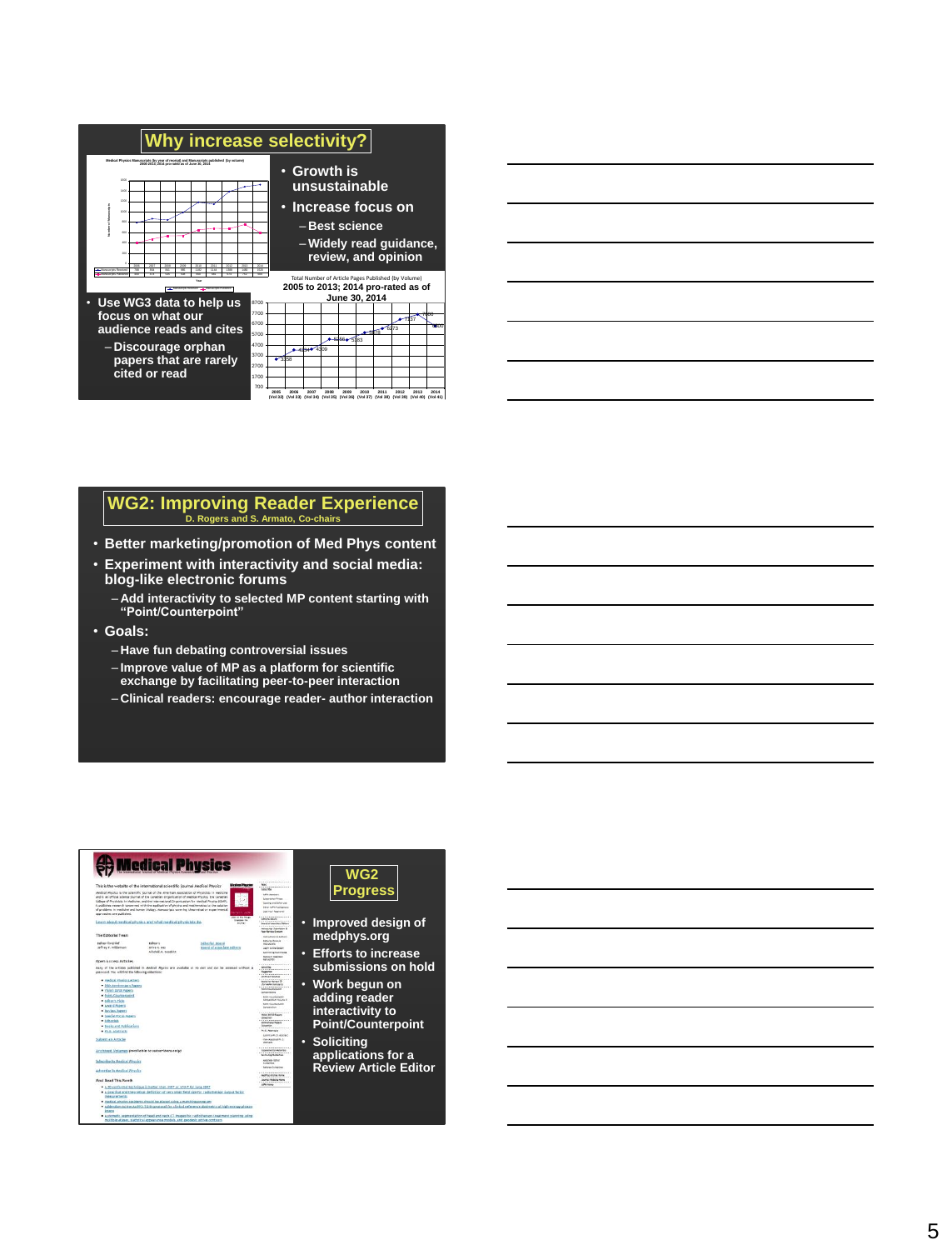### **WG3 Data Mining/Quality Evaluation Geroge Kagadis, Chair**

- **Revive Gary Fullerton data mining effort**
	- **Market composition and growth**
	- **Individual article scientific impact**
	- **Reader satisfaction**
	- **Overall journal and review quality**
- **Journal quality**
	- **Identify successful articles: no. of citations, downloads, page views, advertising hits, etc.**
	- **Use data mining to assess what makes a good article** » **Topic? Professional identity of authors? Referee impact score? Funding or not?**
	- **Guide editors in avoiding "poor" articles**
	- **Evaluate success of our initiatives**



#### • **The Journal needs to**

- **'Follow' its research community if it expands beyond radiology/Rad Onc depts**
- **Identify its readership and address its changing needs**

#### **WG4: Tracking Expanding MP Boundaries Shiva Das and Andy Karellas, co -chairs**

- **Attracting potential new or growing audiences**
	- **Physics-fluent radiologists and radiation oncologists** – **Engineers (BME and EE), computer scientists,**
	- **biologists** – **Asian and European markets**
- **Strategies**
	- **Invite targeted community reps onto Editorial Board**
	- **Become peer-review venue for specialty meetings**
		- » **Example: special online issue of selected papers from 3rd CT signal formation conference in Salt Lake City**
	- **Very different challenges presented by 3 groups**
	- **We get lots of submissions: want higher quality multi disciplinary papers**